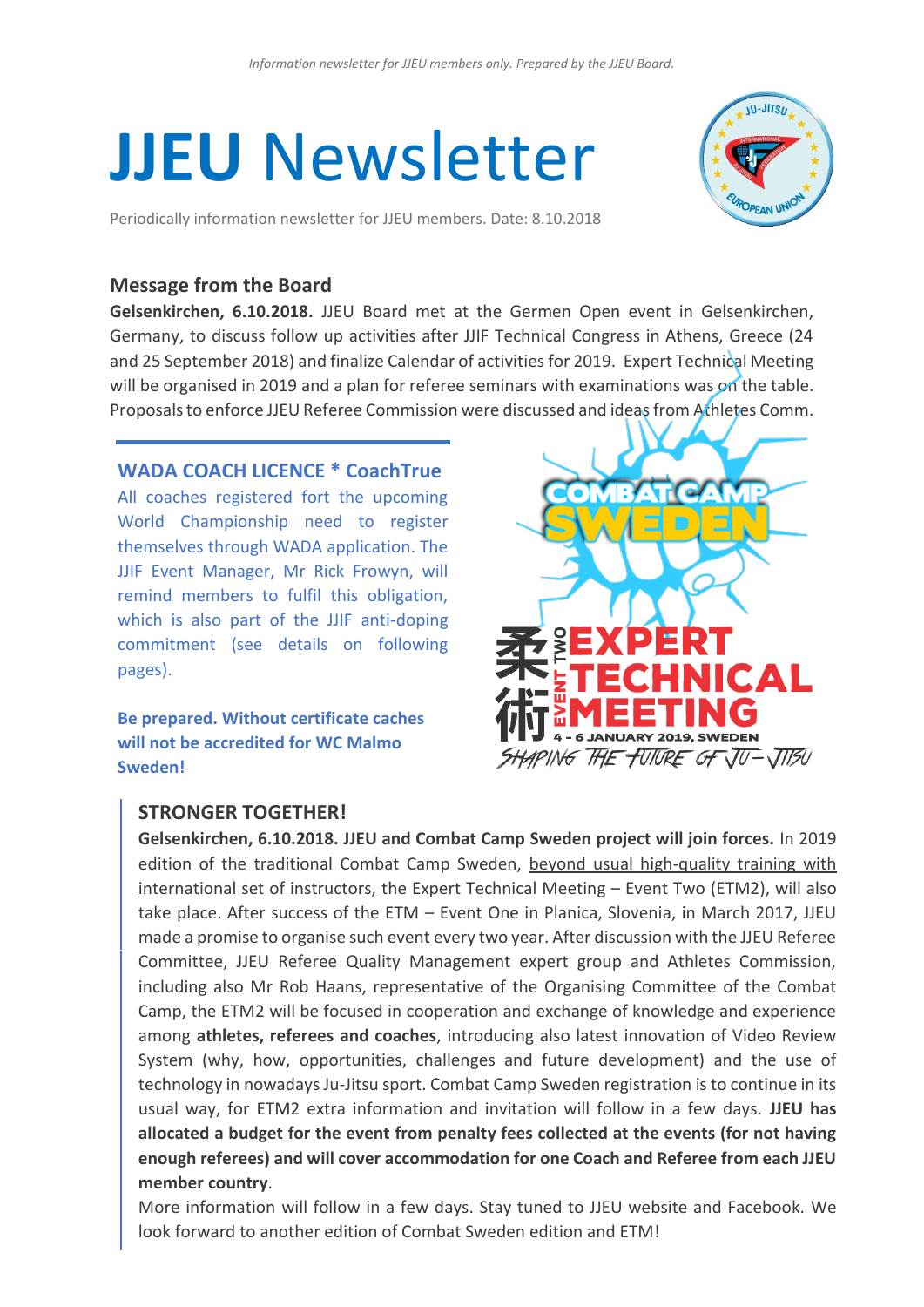

**JJIF Technical Congress, Athens – Greece, 24 – 25 September 2018.** JJIF Technical Congress took part after Balkan Open event. Many relevant topics were discussed among participants. The JJIF Board meeting followed the TC to summarize and prepare additional materials for upcoming JJIF congress in Malmo, Sweden. JJEU congratulated the Balkan Ju-Jitsu Federation (BJJF) on excellent organised event.

January 1 2019 new period starts for World Games qualification. For that reasons JJIF organised the discussion about proposals of changes at the Technical Congress in Athens (but frankly, with a very poor representation from JJEU members). Final proposals were evaluated by the Board and will be included into congress materials. **It is expected to received materials for the Congress in the middle of October** (Statutory requirements are 30 days before the event). Materials for the TC were published and sent to members for 2017 and 2018 Sessions and also lately for the 2018 TC. Discussion is also open at JJIF Forum.

**Age categories.** The proposal to change age categories was finalized as for juniors to remain at 21 – 18 years (U21), aspirants 18 - 16 years (U18), cadets 16 – 14 years (U16) and under are children. For children JJIF will grant the event to the continent or regions, accompanied with educational and social events (so it is not planned that it is required bellow 14 years to travel to other continents). Part of the proposals to change was development on the University and school sport activities. (names of the categories are subject to changes upon congress discussion).

**Weight categories.** Gender equality call came from Olympic movement to all sport federations, which in principle also means that equal opportunities needs to be given to both genders. The Technical Congress discussed the proposals and was in favour to have 7 male and 7 female categories (decision considered also statistical data of representation of certain categories at tope events). Male: 56, 62, 69, 77, 85, 94, +94 (for World Games 62, 69, 77, 85, Ne-waza 69, 77, 85 and open); Female: 45, 48, 52, 57, 63, 70, +70 (for World Games 48, 57, 63, Ne-waza 48, 57, 70).

**Media.** All top-level events have good possibilities to use (through JJIF) services from World Games Channel and lately also Olympic Channel offer some opportunities. Members should contact JJIF Media Director to coordinate activities.

**Future Calendar**. Proposal to organise World Aspirants and Cadets Championship in Spring and Juniors, Seniors, Masters in Autumn/Winter was discussed. More details will be provided at the congress. Junior/Seniors/Masters event will take place in Abu Dhabi in November, for Cadets/Aspirants in March (organiser not set yet). **Position of the JJEU Board is that we shall not change the format of events in 2019 and 2020 as contracts are signed and conditions to organise were part of the agreements with the organisers of European Championships.**

**Organisation of the events.** Discussion about poorly organised "gala dinner" at the last European Championship took place. The opinion of the JJIF Board members was that organiser should fulfil their obligation as stated in the contract and invitation. **The position of the JJEU is to enforce sanctions to organisers who do not deliver what was promised and paid.**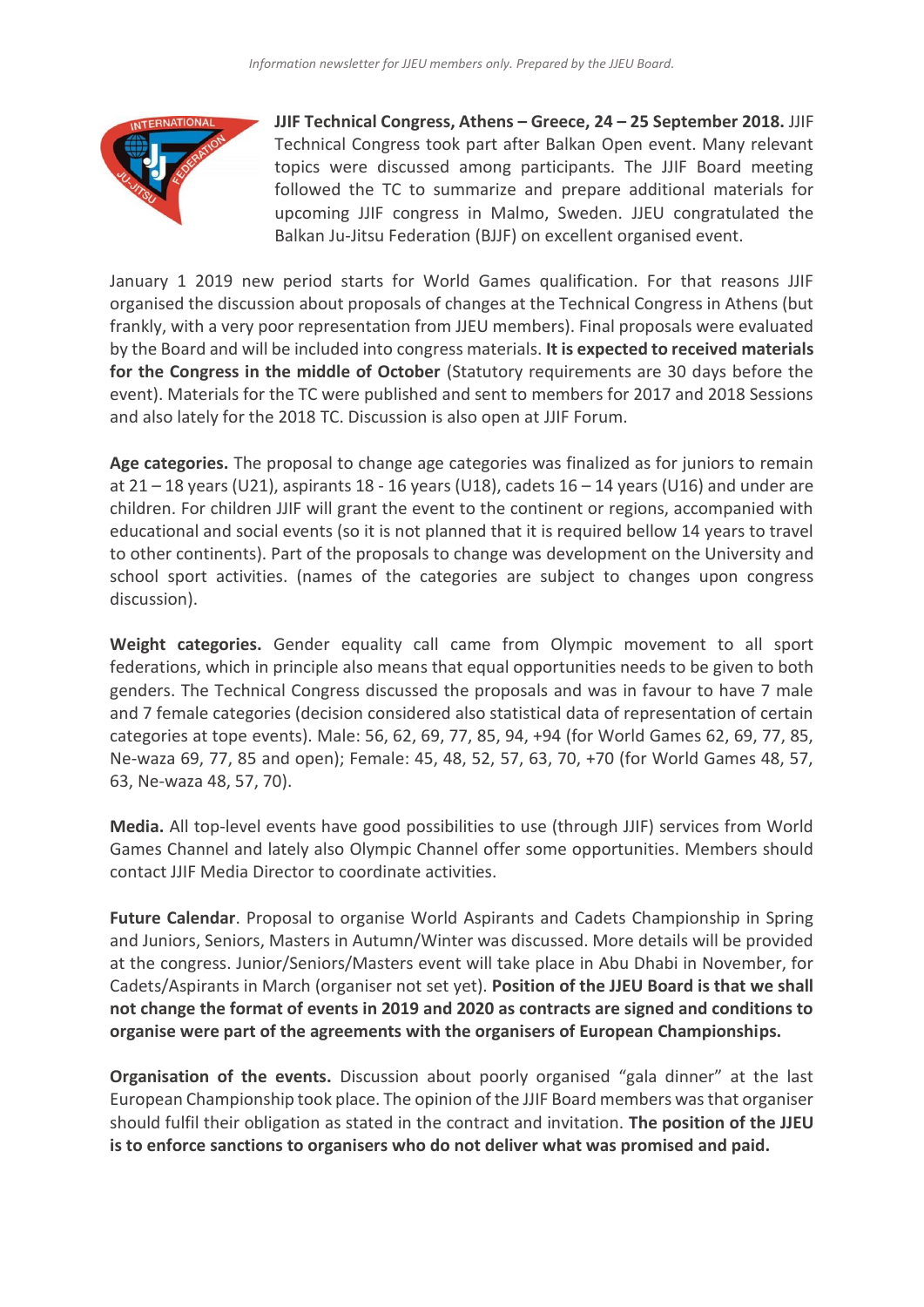There are some changes announced about Grand Slam competition format (per example that Europe could have only two). **The position of the JJEU is that we shall defend to have three grand slams in Europe based on the previous experience and high level of participation and organisation.**

**Disqualification of the athlete from Ukraine.** Because of performing a dangerous act during Ne-waza (JiuJitsu) fight in juniors at Balkan Open event an athlete from Ukraine was disqualified from the event (action was considered as non-sport behaviour). After official video was reviewed by the Board, the decision was accepted to start official disciplinary action towards the athlete and from time being the athlete is suspended from all JJIF events until final decision. The national federation already took measures to ensure this decision.

## **JJIF BOARD RESPONSIBILITES DISTRIBUTION**

On the proposal from the JJIF President the Board accepted new work distribution: the Sport Director, Mr Joachim Thumfart shall concentrate more on the sport and technical matters while the (acting) Director General Mr Robert Perc shall concentrate more on the organisation of the Office, administration and IOC Recognition Programme. Mr Robert Perc is holding the office of the JJIF Director General in limited period from 5 March 2018 to 30 November 2018.

**Changes to the JJIF Statutes.** The JJIF Board will propose modification to the JJIF Statutes, primarily to synchronize obligation of the Board when organising the JJIF Congress, related to JJIF Session procedures (to have a call from the Board for proposals three months in advance, to receive proposals no later than two months in advance and to send materials our no later than one month before the event).

Another proposal came from JJEU Board, to allow Vice Presidents of the JJIF Board (who are presidents of their respected continental unions) to have substitute with the right to vote at the JJIF Board when they cannot attend the meeting (substituted by the Board members from the Continental Union Board).

Third proposal is considering changing the by-laws about the Board about quorum. At the moment 7 members our of 11 are required to be present that Board can make decisions (63,7%). The proposal is that more than half of the members are required (6, which represent 54,5%).

**Detailed technical proposals and JJIF TC report will arrive on the middle of October.**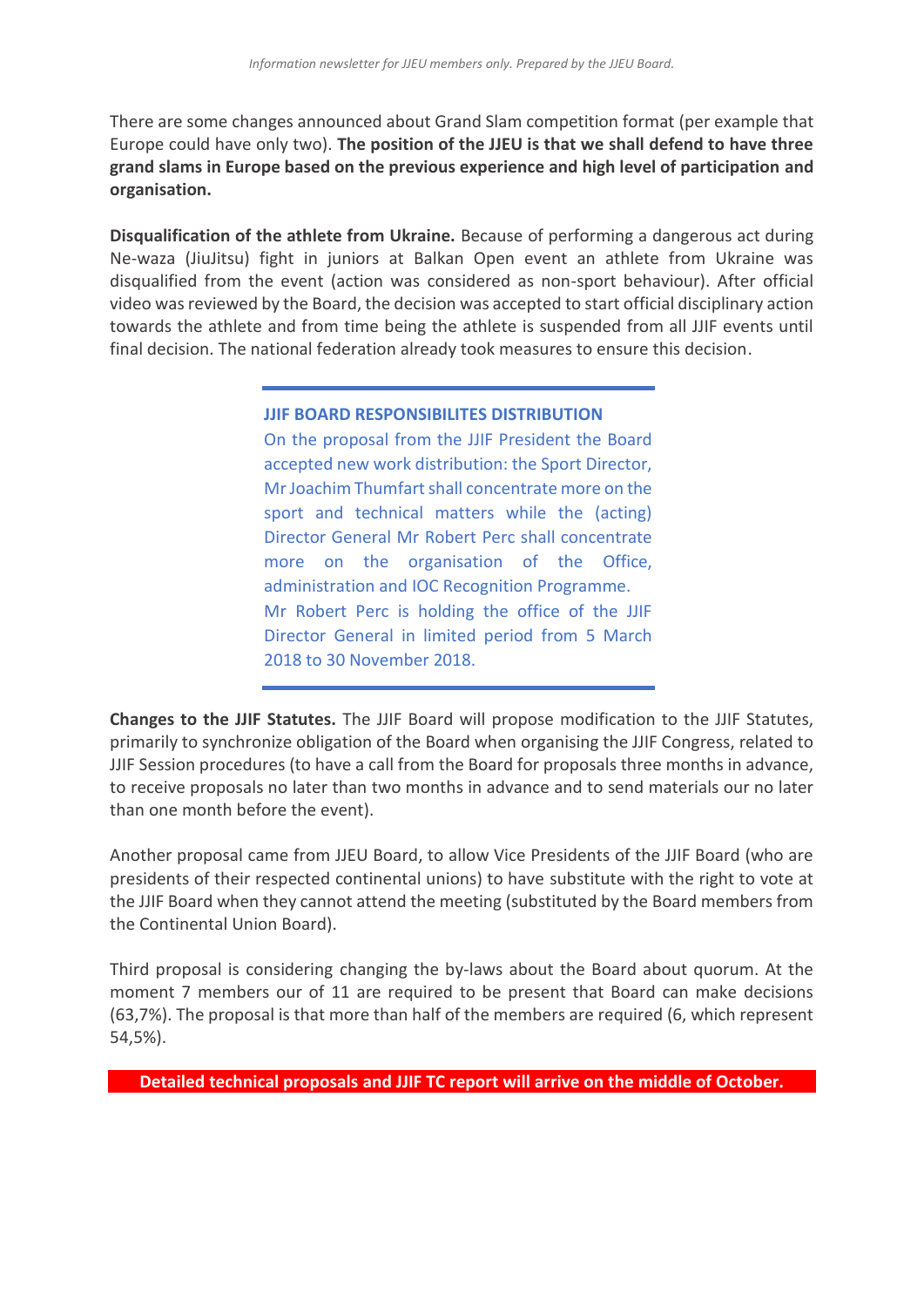

**IOC Recognition Programme with new pace.** The JJIF President had instructed the JJIF Director General, who received a responsibility of IOC Recognition Programme on the Board meeting, 26 September 2018, to prepare a strategic plan, review activities and requirements and speed

up the process for fulfilling formal IOC requirements when international sport federation is requesting for IOC recognition. The JJIF Congress 2018 will receive additional proposals which are required by the recognition procedure. Board already approved Declaration on Mission, Values, Objectives and Strategy of the JJIF, Code of Conduct and Internal Dispute Resolution Mechanism. More information to come soon!



**JJEU REFEREE COURSES WITH EXAMINATION.** Based on the requirements and experience in principle two referee seminars with examinations will be organised: **one at Paris Open and second in Balkan (based on the arrangement with the Balkan JJ Federation and needs in the region)**.

Additional seminars may take place, following conditions to organise such event – please see [www.jjeu.eu](http://www.jjeu.eu/)  $\rightarrow$  Organisation  $\rightarrow$  Statues and By-laws. Make sure to inform the Board well in advance if you wish to organise a referee seminar.

**JJEU REFEREE EVALUATION.** JJEU Referee Commission, with consultation and agreement of the Board, will indicate in the annual calendar at which events referee evaluations will take place. As the JJEU wishes to maintain the system of evaluation to increase the fitness and preparedness of the referees for a demanding mission they have, more evaluators will be included to provide best possible service to the athletes to top events.

**JJEU REFEREE COMMITTEE.** JJEU Board approved additional member to the JJEU Referee Committee, Mr Hans Snijder from the Netherlands.

**European Fair Play Movement.** The JJEU President will participate at the European Fair Play Movement (EFPM) Congress in November in Brussels.

**Jubilee Rewards.** In 2019 JJEU will start awarding officials for long time service to ju-jitsu and JJEU with a special award for a minimum od 10 years of work.

**Fair Play Trophy and Christian Blareau Annual Fair Play Award.** JJEU is considering new format of Fair Play award at continental top events. Also, at Paris Open 2019, the annual fair play award, named by our late president Christian Blareau, will be awarded for the first time.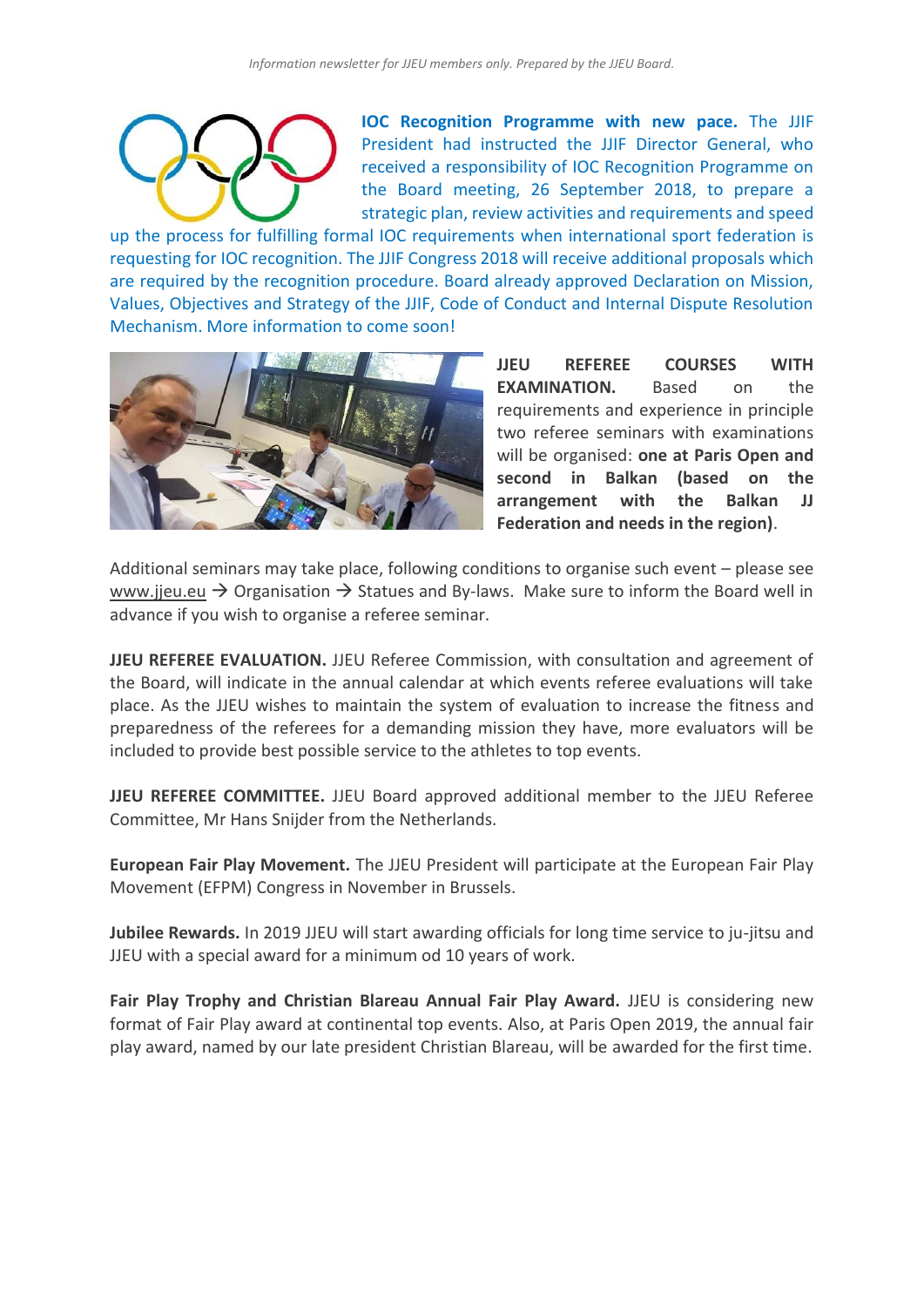*"The "Christian Blareau Fair Play Award" is the highest award in the JJEU for the excellence in the field of Fair Play and Ethics. In principle, the award is granted on annual basis, but only one per year may be given. The objective of the award is to look for, find and recognise the move, action, behaviour... which in an extraordinary way represents the values of the organisation, the spirit of ju-jitsu, Fair-Play and Friendship, the Code of Ethics and the Olympic values."*



The JJEU Board thanked DJJV for pleasant and kind hospitality during German Open 2018. The DJJV announced that 2019 German Open will be organised, after many years, in Hanau again!

JJEU board is proud to announce that there is a new sponsor agreement. The new sponsor, which Is acting on the same level as Ju-Sports, is Matsuru. Matsuru, situated in the Netherlands will open a special web shop, like Ju-Sports already haves for JuJitsu Europe in a few weeks. Matsuru (and Ju-Sports) will attend the European Championship in Bologna for U18 and U21. JJEU is looking forward for a great period of working together with Matsuru.